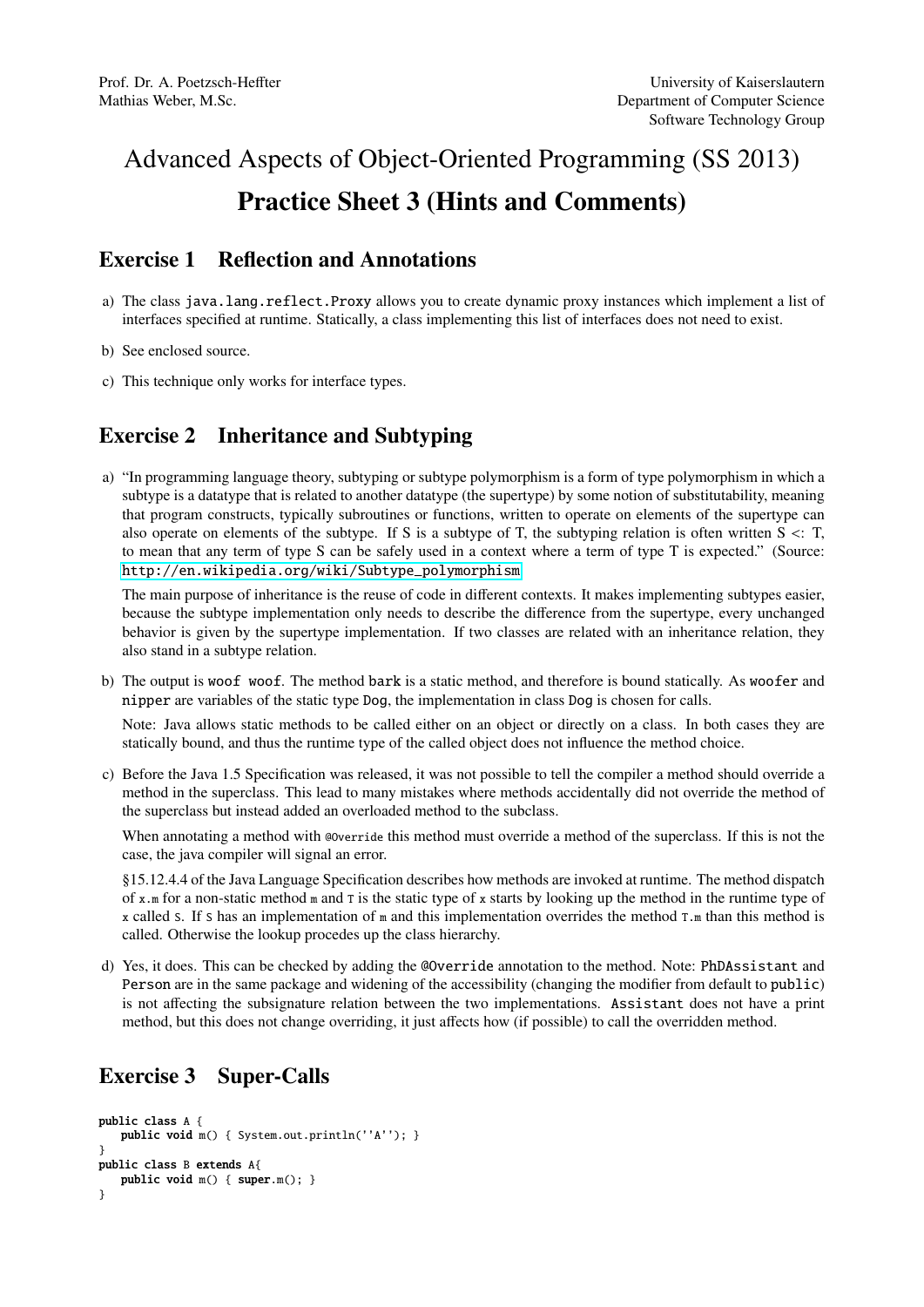```
public class C extends B{
   public static void main(String ... arg) {
      new C().m();
   }
}
```
With static binding new C().m() results in a call to the method m of class A. With dynamic binding it would end in an endless recursion, because the supertype of the current this would be B, so the call would again be dispatched to m in B.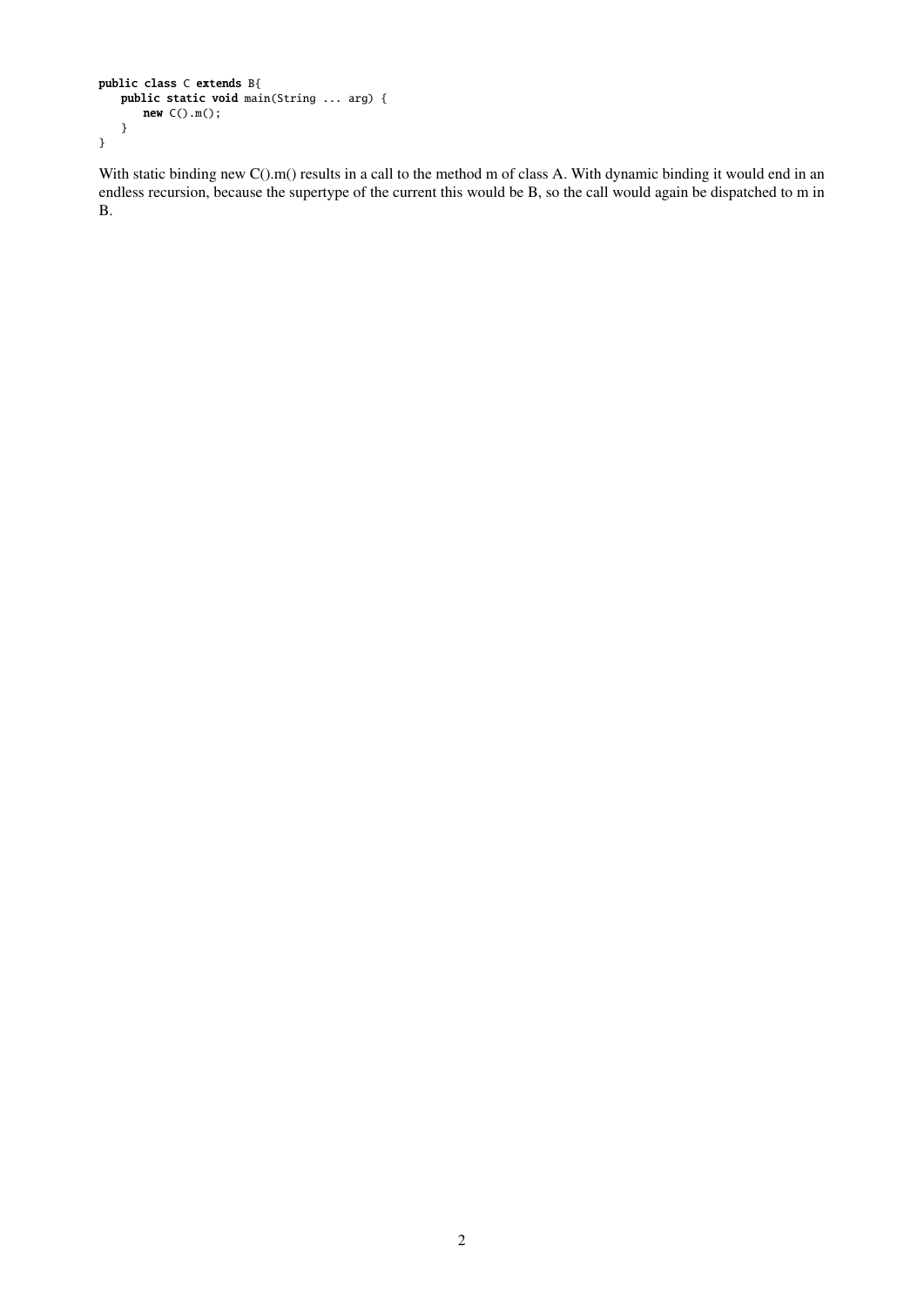#### Exercise 4 *StoJas* Extension

a) Syntax: Extend the syntax to include the for statement.

```
Statement = \ldots| for ( VarId = Exp; Exp; Statement ) { Statement } ;
```
Context Conditions: For VarId = Exp the context conditions used for normal assignments have to be fulfilled, especially the loop variable VarId has to be declared before the loop; the second expression (the termination expression) has to be of type boolean; the first statement is an arbitrary statement, usually this should be a statement that changes the loop variable, but we do not force it to be of that kind.

Static Semantics: No changes needed.

Dynamic Semantics: We add a new rule for the new statement. This rule expresses the semantics of the for statement as the semantics of an equivalent while statement.

S: x = e1; while (e2) { s2; s1 } 
$$
\rightarrow
$$
 SQ  
\nS: for ( x = e1; e2; s1 ) { s2 };  $\rightarrow$  SQ

b) Syntax: For the static methods we use a similar syntax as for the super calls and we extend the method declarations with the keyword static.

```
MethodDec1 = ...| static TypeId MethodId(TypeId p) { Statement }
Statement = ...
           | VarId = ClassId@MethodId( Exp ) ;
```
Context Conditions: The statement of the method body is not allowed to use the variable this (neither reading nor writing).

Static Semantics: The set Method in the static semantics can now contain both static and non-static methods. The rest of the semantics does not change.

Dynamic Semantics: Same as the super call, as it is a statically bound call as well.

$$
\frac{S[p:=S(e), res:=init(rtyp(C@m))]: body(C@m) \to SQ}{S: x = C@m(e); \to S[x := SQ(res), $:=SQ(\$)]}
$$

c) Syntax: Include static field declarations and statements to read and write the static fields.

```
FieldDec1 = ...| static TypeId FieldId ;
Statement = ...
           | VarId = ClassId@FieldId ;
           | ClassId@FieldId = Exp ;
```
Context Conditions: Anything that holds for non-static fields has to hold for static fields as well. (Type compatibility in assignments, etc.)

To implement the static fields, there are two possibilities. A) Model them as a part of the state, B) use a class-object and consider them to be the instance variables of the class object. We look at a version A here, for a solution using class objects you may refer to Exercise 4 of the year 2008.

Static Semantics: The state space of the program is enlarged. The state now contains not only instance variables <c,o,f> and the store but also the static fields. So first of all, we define the set of static fields, it is similar to the instance variable set, but as static fields belong to classes and not to instances, there is no object reference.

StatFields =  $\{ \langle c, f \rangle \mid f \text{ is a static field of class } c \}$ 

The state now is defined as

*S tate* = (*VarId* ∪ {\$} ∪ {*ClassId*@*FieldId*}) → (*Value* ∪ *S tore*)